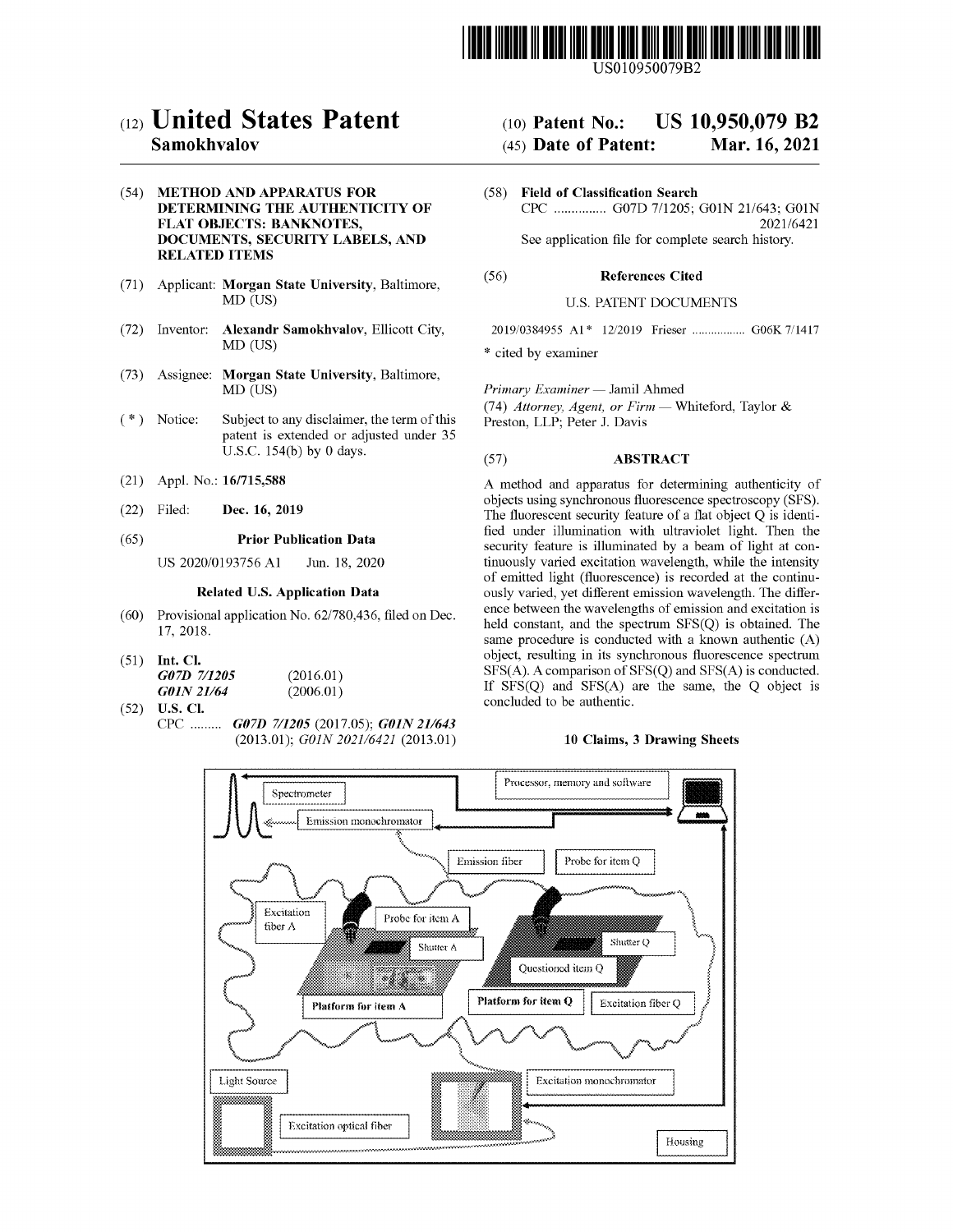

Figure 1. Genuine U.S. \$10 banknote series 2013 mounted on flat sample holder in vertical position.



Figure 2. Genuine U.S. \$10 banknote series 2013 mounted on flat specimen holder in the dark, but illuminated with both commercial UV lamp emitting at 365 nm ("primary visualization") and the excitation beam of the fluorescence spectrometer (related to the scope of this invention).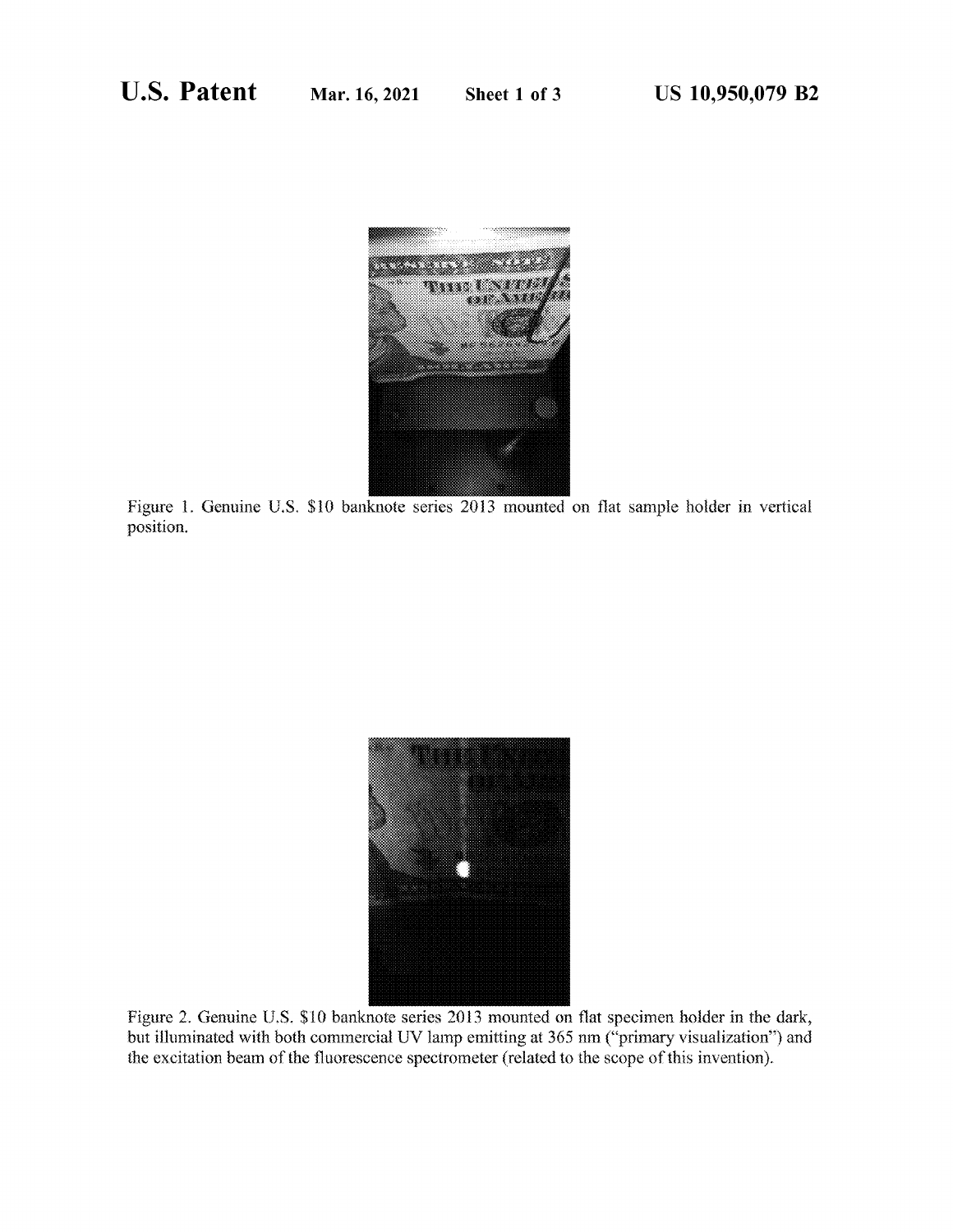

Figure 3. The set of representative synchronous fluorescence spectra of the fluorescent security thread of genuine U.S. \$10 banknote series 2013 at different numeric values of  $\Delta\lambda$  parameter.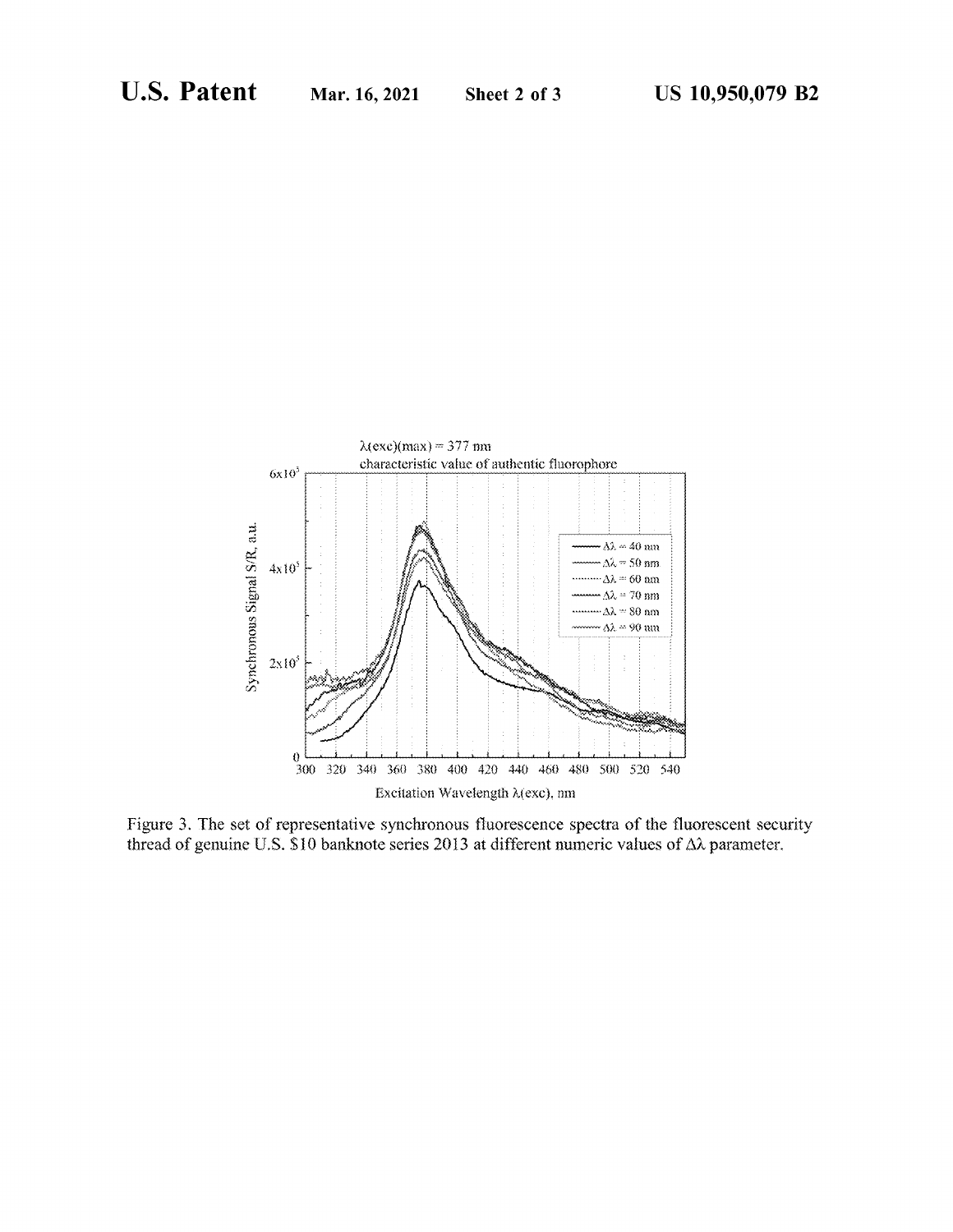

Figure 4. Design of portable dual-sample synchronous fluorescence spectroscopic comparator for determination of authenticity of flat objects .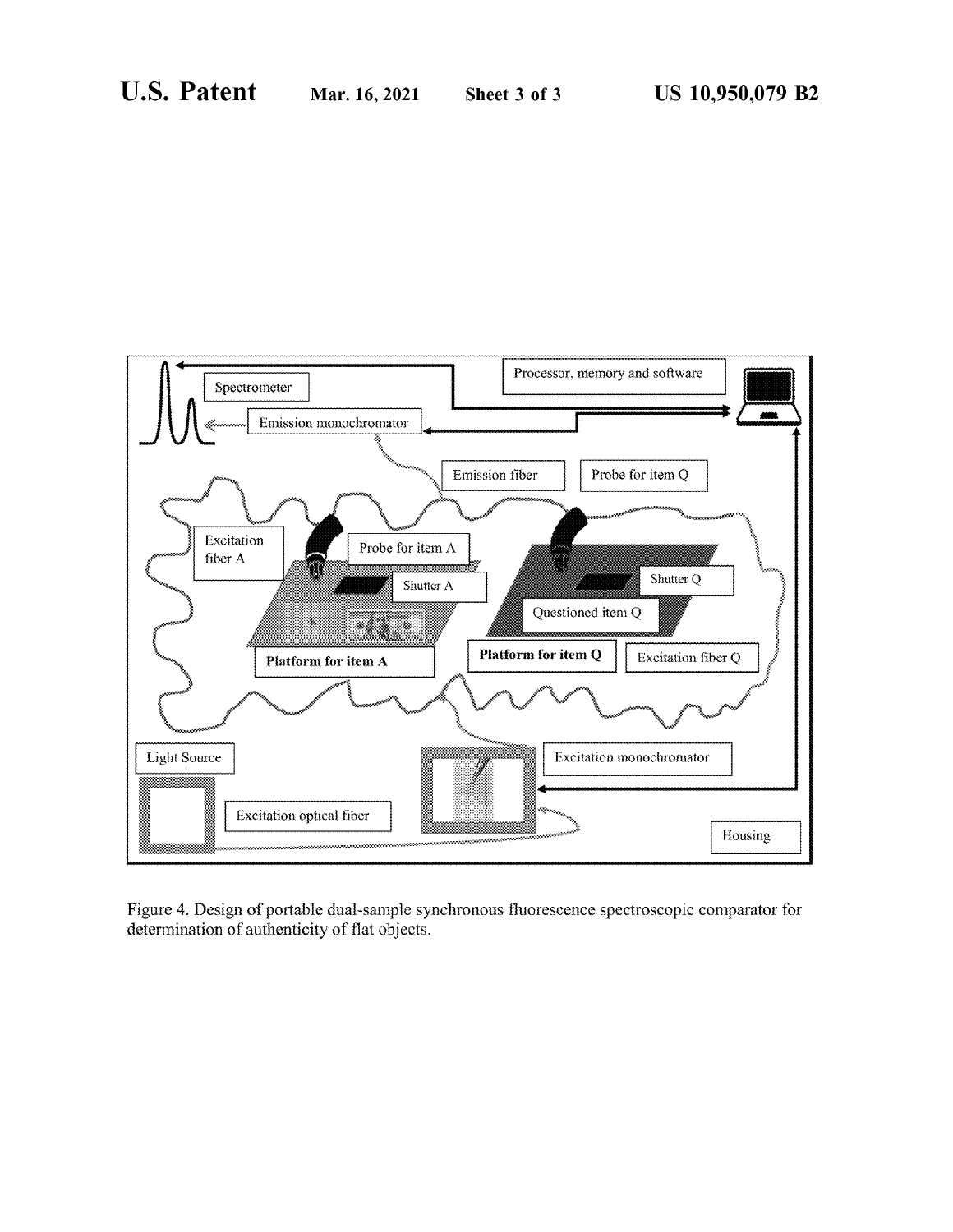merchandise. The primary types of fluorescent printed secu-<br>identical, flat object fabricated by the counterfeiter has its<br>rity features used on the banknotes of the US and other 20 own maximum photoexcitation wavelength ( countries are fluorescent security threads, fluorescent secu-<br>rity interval spectrum which may be close, but not identical<br>rity fibers, and weakly fluorescent banknote paper (sub-<br>to that of an authentic object. This is du rity fibers, and weakly fluorescent banknote paper (sub-<br>strate). Documents such as personal and bank checks, as counterfeiter has to use the "surrogate" chemicals and well as government IDs typically use fluorescent security<br>intechnology to generate a "mimic fluorophore" because the<br>images, and/or fluorescent security fibers. Personnel identi- 25 chemical composition of the authentic fl

pharmaceuticals, also use fluorescent printed security fea- 30 tures, for example, a fluorescent security logo, other fluotures, for example, a fluorescent security logo, other fluo-<br>rescent invention thus provides for the identi-<br>rescent security images, and/or fluorescent security fibers.<br>fication of counterfeit currency bills, formal docum

an eye-visible perception of color emitted from the fluores-<br>
ent security feature under excitation with UV light. The stores, companies, and institutions. In addition, the present current second line of defense, which has been implemented 40 invention provides for connecting the origin of the specific<br>recently by certain U.S. companies and some banks and<br>counterfeit banknote, document, fabric or oth the "conventional" fluorescence emission spectrum of the by counterfeiter. Consequentially, the source of supply of questioned object and comparing it to the spectrum of the chemicals used to manufacture the counterfeit ca questioned object and comparing it to the spectrum of the chemical known authentic object. According to this method, an object 45 covered.

When exposed to certain wavelengths of electromagnetic radiation (light), certain elements and chemical compositions have the ability to emit light in response to the incident 60 fabric of the same brand. In this embodiment, the described radiation. This property is called fluorescence. Stated invention can be used for brand protec radiation. This property is called fluorescence. Stated another way, fluorescence is the emission of electromagnetic another way, fluorescence is the emission of electromagnetic inventory at retail stores and distribution centers for coun-<br>radiation (light) by an object when illuminated by a source terfeit objects. radiation (light) by an object when illuminated by a source<br>of electromagnetic radiation at a specific and different<br>wavelength of light. Each different chemical and chemical 65 object of questioned authenticity (Q) is pla

 $1$  2

**METHOD AND APPARATUS FOR** photoexcitation which produces the maximum intensity of **DETERMINING THE AUTHENTICITY OF** photoemission and 2) the intensities of photoemission across **ERMINING THE AUTHENTICITY OF** photoemission and 2) the intensities of photoemission across<br> **FLAT OBJECTS: BANKNOTES.** a range of selected photoexcitation (excitation) and emission FLAT OBJECTS: BANKNOTES,<br>  $\begin{array}{ccc}\n\text{a range of selected photocitation (excitation) and emission} \\
\text{DOCUMENTS, SECURITY LABELS, AND\n\end{array}$   $\begin{array}{ccc}\n\text{a range of selected photocitation (excitation) and emission} \\
\text{wavelengths (the spectrum).} \quad\text{The item in 1) above is usually}\n\end{array}$ **TS, SECURITY LABELS, AND** wavelengths (the spectrum). The item in 1) above is usually **RELATED ITEMS** s denoted "maximum photoexcitation wavelength." Theredenoted "maximum photoexcitation wavelength." Therefore, it is possible to distinguish the fluorescent security feature of a flat authentic object from the fluorescent security BACKGROUND OF THE INVENTION feature of a flat authentic object from the fluorescent security<br>feature on the counterfeit object of the same kind because<br>Field of the Invention the chemical composition of the materials that field the chemical composition of the materials that counterfeiters<br>10 use to manufacture fluorescent security features inevitably The present invention relates to determining the authen-<br>ticity features incorposition of genuine fluorescent security features pro-<br>ticity of flat objects. ticity of the exercise term of the Background and the Succed by original manufacturer.<br>
That is, each authentic fluorescent security feature has a

15 specific maximum photoexcitation wavelength (or frequency, or energy) and specific emission spectra which are Fluorescent printed security features are widely used to quency, or energy) and specific emission spectra which are identify legitimate/authorized paper money, other financial particular to the specific chemical compositio

cence spectroscopy in the present invention is to detect the combination of characteristic wavelengths of absorption and Security labels on merchandise, for example packages of combination of characteristic wavelengths of absorption and<br>narmaceuticals, also use fluorescent printed security fea- 30 emission of light of both the authentic and And in the apparel industry, fluorescent security features are<br>used on fabrics, including fluorescent security logos, fluo-<br>r other flat objects by comparing directly synchronous<br>rescent security fibers, and/or the materia The current first line of defense against counterfeiting is capability is valuable for banks, currency depositories, secu-<br>eye-visible perception of color emitted from the fluores-<br>ity checkpoints, and inventory quality co

is illuminated with light of a certain constant excitation Accordingly, there is presented according to an embodi-<br>wavelength, and the intensity of fluorescence (emitted) light ment of the invention a method and apparatus 50 embodiments of the invention, flat objects may include, but are not limited to, currency bills, checks (corporate, per-The present invention is an improved method and appa-<br>sonal, cashier), money order, formal documents, passports,<br>ratus for determining the authenticity of certain flat objects<br>such as currency bills, formal documents, gove product labels, and fabrics in branded apparel, which 55 and fabrics including those in branded apparel. Specifically<br>method and apparatus relies on synchronous fluorescence<br>spectroscopy.<br>of a piece of questioned fabric of synchronous fluorescence spectrum of the known authentic fabric of the same brand. In this embodiment, the described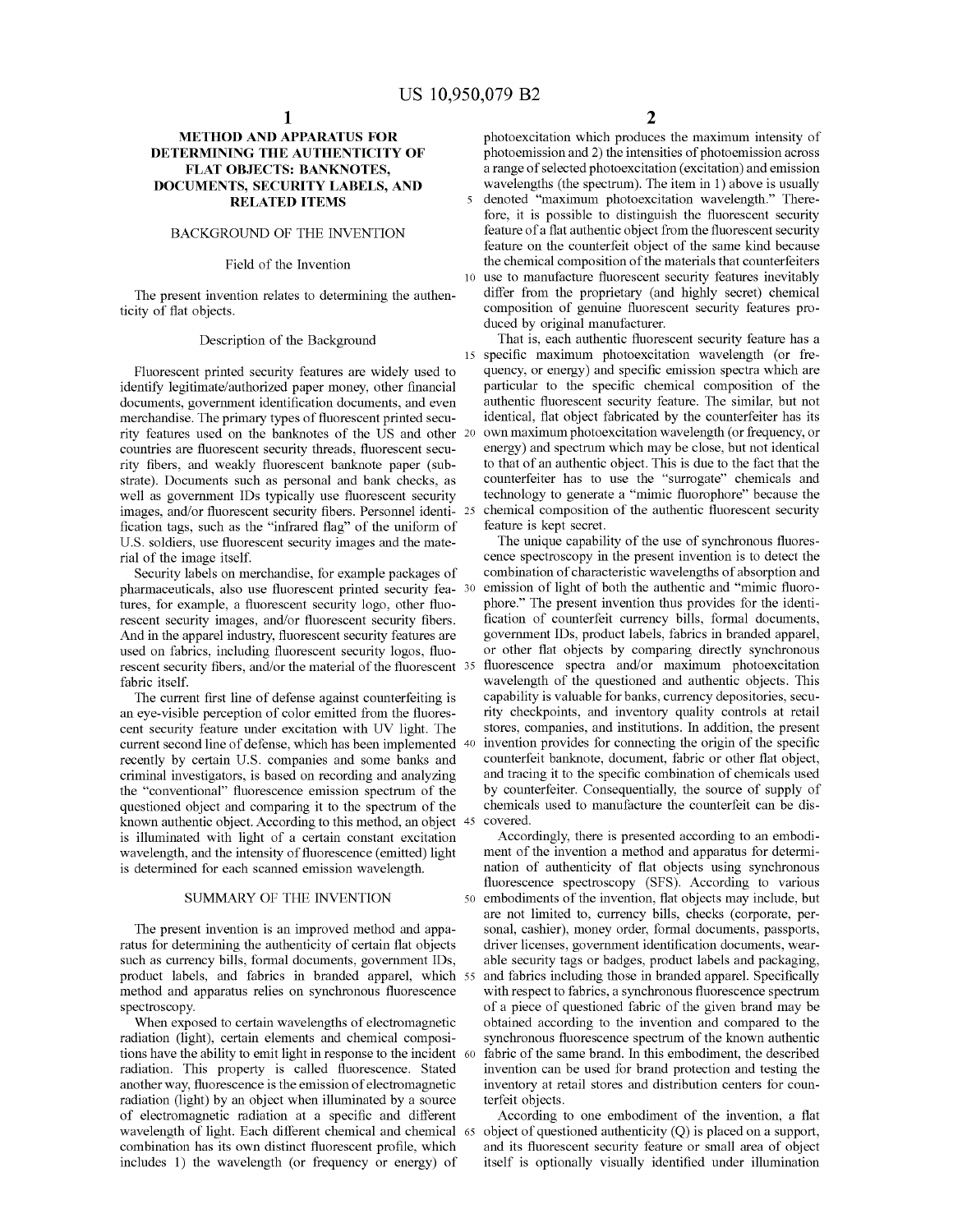lamp. According to further embodiments of the invention, a ring spontaneously, but is a stimulated process (such as the selected area of the fluorescent security feature of the object electromagnetic radiation produced by is illuminated by a beam of light at a plurality of varied<br>selected excitation wavelengths  $\lambda$ (exc), while the intensity 5<br>BRIEF DESCRIPTION OF THE DRAWINGS of emitted light (fluorescence) from an object is simultane-<br>ously recorded at a plurality of varied, yet different selected ously recorded at a plurality of varied, yet different selected Arrangements of the apparatus will now be described, by emission wavelengths  $\lambda$ (emiss). According to one embodi-<br>method is way of an example only, with ref emission wavelength and its corresponding excitation wave- 10 FIG. 1 depicts a view of a security document (U.S. \$10 length  $(\Delta \lambda)$  is kept constant during the scan, and the emis-<br>banknote), which is mounted on the approp length (Δ $\lambda$ ) is kept constant during the scan, and the emis-<br>sion intensity spectrum SFS(Q) for a selected set of excita-<br>tion and emission wavelengths of object Q is obtained.<br>Usually, the Δ $\lambda$  parameter is a positiv method known as, inter alia, variable-angle synchronous 20 the characteristic maximum photoexcitation wavelength<br>fluorimetry. In either case, the same procedure is conducted  $\lambda(exc)(max)$  is used in the acquisition and analys with a known authentic (A) object, resulting in its synchro-<br>nous fluorescence spectrum SFS(A). In addition, the exci-<br>thread of an authentic U.S. banknote. The  $\Delta\lambda$  parameter is tation wavelength (maximum photoexcitation wavelength) constant for each spectrum, but can be subsequently<br>that produces the maximum intensity emission can be deter- 25 changed at selected increments (10 nm in this example mined from the SFS(Q) and SFS(A). The pair of spectra collect additional spectra. From computer-assisted numeric SFS(Q) and SFS(A), and/or the pair of maximum photoex-<br>analysis of synchronous fluorescence spectrum, the  $\$ citation wavelengths of objects  $\overline{Q}$  and A are then compared (max)=377 nm is determined to be the characteristic wave-<br>using a computer processor. If SFS( $Q$ ) and SFS( $A$ ), and/or length of maximum absorption of fluor using a computer processor. If  $SFS(Q)$  and  $SFS(A)$ , and/or length of maximum absorption of fluorophores (character-<br>the maximum photoexcitation wavelengths of Q and A  $30$  istic chemical substances) in the fluorescent secur the maximum photoexcitation wavelengths of Q and A  $30$  istic chemical substances) in the fluorescent security thread objects are found to be the same within a predetermined of the authentic \$10 U.S. banknote of 2013. In margin of error or acceptability, the Q object is concluded to the characteristic wavelength of maximum absorption is the be authentic.

According to alternate embodiment of the invention, FIG. 4 is a representation of a portable apparatus accordinated of measuring emission intensity at various emission 35 ing to an embodiment of the invention.<br>wavelengths invention may be carried out by measuring emission intensities at various emission frequencies and corresponding excitation frequencies. According to various aspects of this FIG. 1 shows an exemplary flat object with a fluorescent<br>embodiment, the difference Δv between each excitation 40 security feature placed on a suitable flat spe

frequencies and corresponding excitation frequencies, the step, if carried out, may be carried out using the illumination invention may be carried out by measuring emission intensity source used in subsequent steps. sities at various emission energies and corresponding exci- so According to a further step according to the invention, the tation energies. According to various aspects of this embodi- questioned flat object with fluoresce tation energies. According to various aspects of this embodi-<br>ment, the difference  $\Delta E$  between each excitation energy and positioned in such a way so that its fluorescent security corresponding selected emission energy may be kept con-<br>stature, or some part of it, may be illuminated by the<br>stant, or it may be varied. As in the case of the  $\Delta v$  parameter,<br>botoexcitation (illumination) beam of the a stant, or it may be varied. As in the case of the  $\Delta v$  parameter, photoexcitation (illumination) beam of the apparatus. The the difference between the energies  $\Delta E$  is usually a positive 55 apparatus may be any one of a

According to various embodiments of the invention, the equipped for use in connection with the steps of the inventionds and apparatus of the invention may be used to tion. FIG. 2, for example, shows a round bright white ci methods and apparatus of the invention may be used to tion. FIG. 2, for example, shows a round bright white circle determine the authenticity of "luminescent security fea-  $\omega$  on the bottom of the fluorescent security thr tures," "phosphorescent security features," and "lasing secu-<br>rity features," where fluorescence typically refers to a pro-<br>rity features," where fluorescence typically refers to a pro-<br>Next, the source of light for primar and nanoseconds (ns), phosphorescence typically refers to a process that occurs at the time scale longer than nanosec-65 process that occurs at the time scale longer than nanosec- 65 the fluorescent security feature of the questioned object and onds, and luminescence typically refers to a process that of the authentic object using the identi onds, and luminescence typically refers to a process that of the authentic object using the identical excitation and occurs in an unknown time frame, and where a "lasing emission parameters. Alternatively, the ambient ligh

with " primary visualization" light, such as that of ultraviolet security feature" means that emission from it is not occur-<br>lamp. According to further embodiments of the invention, a ring spontaneously, but is a stimulate

the  $\Delta\lambda$  parameter, the difference between the frequencies  $\Delta v$  feature may be visually detected, in a process of "primary is usually a positive number; however, depending on how visualization," using a commercially av exactly it is defined, it could be negative. 45 lamp (aka "black light") which emits at 365 nm, 254 nm, or According to alternate embodiment of the invention, any other suitable wavelength as shown in FIG. 2. Accord-According to alternate embodiment of the invention, any other suitable wavelength as shown in FIG. 2. Accordinated of measuring emission intensity at various emission ing to an alternate embodiment, the primary visualizati

number; however, depending on how exactly it is defined, it<br>cold be negative.<br>phosphorescence spectrometer, uminescence spectrometer,<br>could be negative.<br>According to various embodiments of the invention, the<br>quipped for us

used) is removed, and ambient light is turned off and one or<br>several synchronous fluorescence spectra are collected from emission parameters. Alternatively, the ambient light can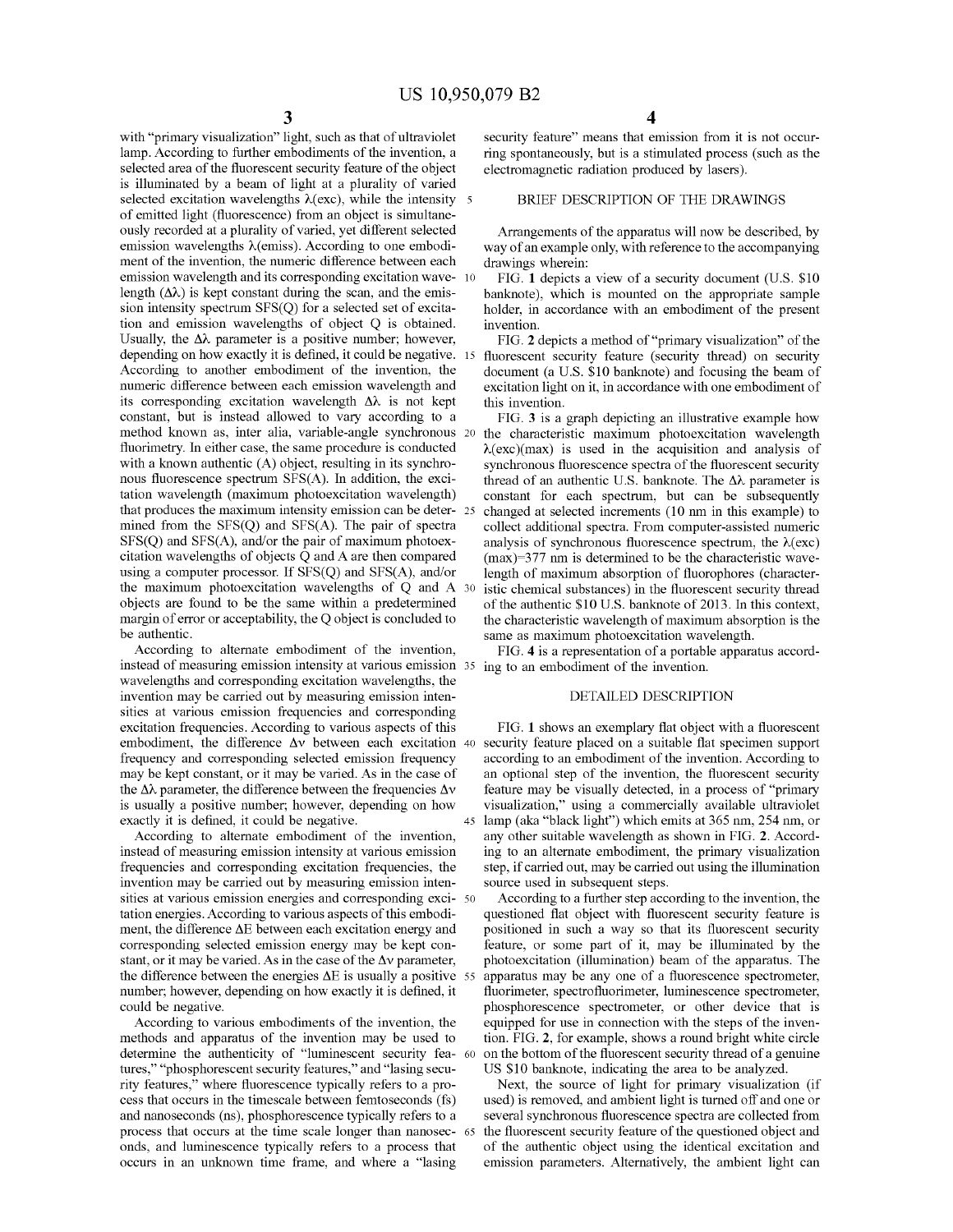of fluorescent security feature of the flat object is conducted bleaching under sunlight, or other factors. Any of these at a certain wavelength of photoexcitation  $\lambda$ (exc), which is factors will decrease or increase the varied (scanned) within a predetermined range. Simultane-<br>ous fluorescence spectra of the questioned object, and may<br>ously, the wavelength of photoemission  $\lambda$ (emiss) at which<br>the intensity is measured, is likewise varied termined range (hence the term "synchronous" in synchro-<br>nous fluorescence spectroscopy). The numeric difference<br>between the wavelength of emission  $\lambda$ (emiss) and the wave-<br>length of photoexcitation  $\lambda$ (exc) is denoted  $\lambda$ (exc) and consequentially  $\Delta\lambda$  > 0. However, the  $\Delta\lambda$  param- 15 eter defined in such a way so that  $\Delta\lambda$  < 0 is still within the eter defined in such a way so that  $\Delta \lambda \le 0$  is still within the known authentic object and the questioned object may be scope of this invention. Usually, the wavelength  $\lambda$  of the used to determine the authenticity of scope of this invention. Usually, the wavelength  $\lambda$  of the used to determine the authenticity of the flat object, or a emission radiation  $\lambda$ (emiss) and the photoexcitation radia-<br>comparison of both the spectra and the tion  $\lambda$ (exc) is measured in nanometers (nm). However, any citation wavelengths between the known authentic object and all other units of measure of the wavelength of radiation 20 and the questioned object may be used to

 $\Delta\lambda(3)$ ,  $\Delta\lambda(3)$ ,  $\ldots \Delta\lambda(n)$  are to be taken, the operator or the including, inter alia, the variable-angle synchronous fluo-<br>programmed routine of the apparatus sets the  $\Delta\lambda$  at the next rimetry, variable-angle sy specific value, e.g.,  $\Delta\lambda(2)$ , and the synchronous fluorescence copy, variable separation synchronous fluorimetry, variable spectrum at the given  $\Delta\lambda(2)$  is obtained, and so on. See, e.g., offset synchronous fluorimet FIG. 3, which shows emission spectra for the fluorescent 30 luminescence spectroscopy and other similar terms, each of thread of a genuine U.S. \$10 banknote at six different  $\Delta\lambda$ , which is considered to be within the sc where the X-axis represents the excitation wavelength and<br>the Y-axis represents the intensity of emission fluorescence. Instead of the wavelength of photoexcitation  $\lambda$ (exc), the<br>When  $\Delta\lambda$  is changed by a constant incr by 10 nm as shown in FIG. 3, the result is referred to as a 35  $v(exc)$  may be used. Likewise, instead of the wavelength of constant-wavelength (CW) synchronous fluorescence spec-<br>emission  $\lambda$ (emiss), the frequency of the constant-wavelength (CW) synchronous fluorescence spec-<br>  $v$ (emiss) can be used. The frequency of radiation is usually<br>  $v$ (emiss) can be used. The frequency of radiation is usually

are made at different  $\Delta \lambda$ ) of the fluorescent security feature cm -1 which are commonly referred to as "wavenumbers." of the questioned flat object is compared to the spectrum or However, any and all other units of mea of the questioned flat object is compared to the spectrum or<br>spectra of the fluorescent security feature of an authentic flat of radiation are within the scope of this invention.

margin of error or acceptability, the questioned object is  $\lambda$ (exc), the difference  $\Delta v$  between the frequency of excita-<br>determined to be authentic. If the synchronous fluorescence tion  $v$ (exc) and the emission freque determined to be authentic. If the synchronous fluorescence tion  $v(exc)$  and the emission frequency  $v$ (emiss) may be spectra are different, the questioned object is determined to used, where  $\Delta v = \beta v(exc) - v$ (emiss) and cons

at which the maximum photoexcitation  $\lambda(exc)(max)$  occurs According to these embodiments,  $\Delta v$  parameter may be is another parameter that can be used to determine whether kept constant as  $v(exc)$  and  $v(emiss)$  are varied simult is another parameter that can be used to determine whether kept constant as  $v(ex)$  and  $v$  (emiss) are varied simultane-<br>a flat object is authentic or counterfeit. This parameter is the ously ("synchronously") at the same wavelength of maximum absorption of light, at which the 55 of spectrum, or  $\Delta v$  parameter may not be kept constant as highest emission intensity is observed (for the chosen  $\Delta \lambda$ ).  $v(exc)$  and  $v$ (emiss) are varied simul mightest emission intensity is observed (for the chosen  $\Delta \lambda$ ).  $v(exc)$  and v(emiss) are varied simultaneously but at different This characteristic maximum absorption wavelength is denoted  $\lambda Q(ab)$  and  $\lambda A(ab)$  for the ques  $\lambda$ Q(ab) or  $\lambda$ A(ab) may be derived from the emission spectra. used. Likewise, instead of the frequency of emission radia-<br>In FIG. 3, the  $\lambda$ (exc)(max)= $\lambda$ A(ab)=377 nm for an authentic tion v(emiss), the energy of emi In FIG. 3, the  $\lambda(exc)(max)=\lambda A(ab)=377$  nm for an authentic tion v (emiss), the energy of emission radiation E (emiss) can U.S. \$10 banknote of 2013 which value is specific to the be used. The energy of emission radiation E (emi U.S. \$10 banknote of 2013 which value is specific to the be used. The energy of emission radiation E(emiss) is<br>fluorophores in the fluorescent security thread of a genuine usually defined as the quantitative property which

remain on if the instrument allows protecting the object from intensities in the spectrum of a flat object, especially for a ambient light. The ambient light can also remain on, if both banknote (the Y-axis in FIG. 3), for ambient light. The ambient light can also remain on, if both banknote (the Y-axis in FIG. 3), for example, can be affected the questioned and the authentic objects are investigated by natural factors as contamination of th the questioned and the authentic objects are investigated by natural factors as contamination of the surface, normal<br>wear and tear, partial loss of the fluorescent security thread der the same ambient light.<br>According to one embodiment of the invention, excitation 5 due to abrasion, dissolution in water, organic solvents,

In the case that only a single emission spectrum (at  $\Delta \lambda(1)$ ) According to another embodiment of the invention, the is to be taken from each of the questioned and authentic flat  $\Delta \lambda$  is not kept constant during each s objects, the scanning is complete.<br>In the case that multiple emission spectra  $(\Delta \lambda(1), \Delta \lambda(2), 25)$  at different rates. This method is known by various terms, offset synchronous fluorimetry, variable-angle synchronous luminescence spectroscopy and other similar terms, each of

frequency of the photoexcitation electromagnetic radiation  $v(exc)$  may be used. Likewise, instead of the wavelength of Once the number of scanning sets has been completed, the defined as the quantitative property which is inversely<br>pair or pairs of synchronous fluorescence spectra data is proportional to the wavelength of radiation. Usual

object. According to another embodiment of the invention,<br>If the synchronous fluorescence spectra of the questioned 45 instead of numeric difference  $\Delta\lambda$  between the wavelength of<br>and authentic objects are the same with be not authentic (a counterfeit).<br>  $50 \text{ A}v > 0$ . However, the  $\Delta v$  parameter defined in such a way so<br>
In addition to emission spectra, the excitation wavelength<br>
that  $\Delta v < 0$  is still within the scope of this inventio

ously ("synchronously") at the same rate during collection of spectrum, or  $\Delta v$  parameter may not be kept constant as

U.S. \$10 banknote. One advantage of using the maximum 65 proportional to the frequency of emission radiation v(emiss).<br>photoexcitation wavelength as a parameter for determina-<br>tion of authenticity of flat objects is that t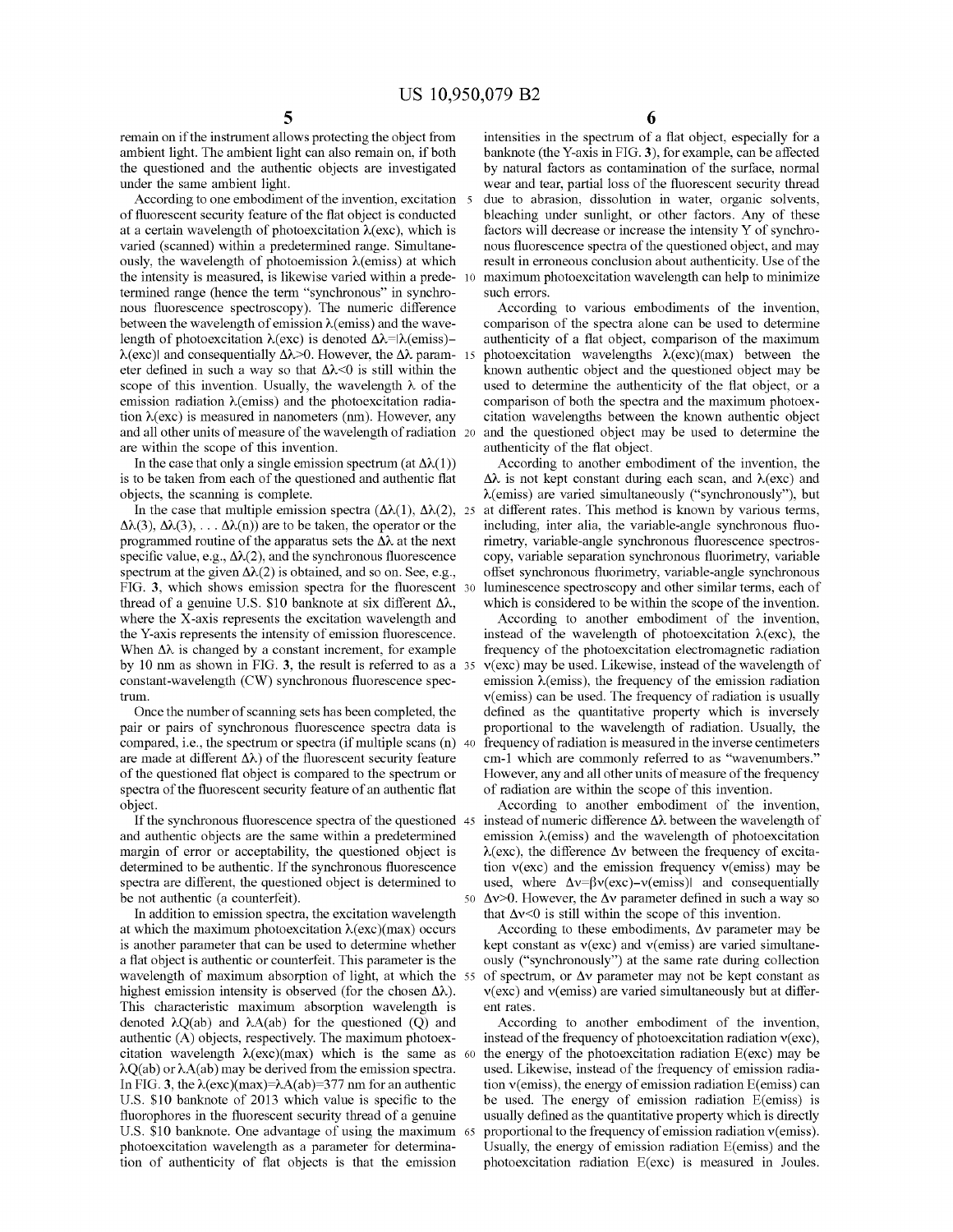However, any and all other units of measure of energy of radiation are within the scope of this invention.

According to another embodiment of the invention, instead of numeric difference  $\Delta v$  between the frequency of photoexcitation radiation  $v(exc)$  and the frequency of emis-  $\frac{5}{2}$ sion radiation  $v(exc)$ , the difference  $\Delta E$  between the energy of photoexcitation E(exc) and the energy of emission E(emiss) may be used, where  $\Delta E = |E(exc) - E$ (emiss) and consequentially  $\Delta E > 0$ . However, the  $\Delta E$  parameter defined 10 in such a way so that  $\Delta E \le 0$  is still within the scope of this invention.

According to these embodiments,  $\Delta E$  parameter may be kept constant as E(exc) and E(emiss) are varied simultaneously ("synchronously") at the same rate during collection  $_{15}$ of spectrum, or  $\Delta E$  parameter may not be kept constant as  $E(exc)$  and  $E(emiss)$  are varied simultaneously but at different rates.

According to another embodiment of the invention, any physical property other than the wavelength, frequency or  $_{20}$ energy of radiation, but either directly or inversely proportional to any of these physical properties, can be used.

According to various embodiments of the invention, any fluorescence spectrometer may be used. According to one embodiment, a fluorescence spectrometer having only a 25 single beam of excitation light can be used, in which case only one sample can be loaded, and the spectra and/or maximum photoexcitation wavelengths for the questioned object and authentic object must be measured sequentially. According to another embodiment, a fluorescence spectrom- 30 eter having two beams of excitation light (a dual-beam spectrometer) may be used in which case two samples can be loaded simultaneously for analysis, and the questioned object and known authentic object may be analyzed simultaneously.  $35<sup>2</sup>$ 

According to a preferred embodiment of the invention, the fluorescence spectrometer may be a portable device suitable for transport by one person from one location to another, where the described analysis is necessary.

According to a further preferred embodiment, a custom-40 built dual-sample spectroscopic apparatus ("synchronous fluorescence spectroscopic comparator") of the type shown in FIG. 4 may be used. The synchronous fluorescence spectroscopic comparator according to the invention may include sample platforms for two separate samples, broad-45 object security feature, comprising: band source of UV light emitting the range of  $\lambda$ (exc), an excitation filter, such as a monochromator, to set, change and record specific  $\lambda$ (exc), fiberoptic cables for delivering excitation radiation to probes on each of the sample platforms, probes for delivering the excitation radiation to samples and 50 receiving emitted radiation from samples on both sample platforms, fiberoptic cables for delivering emission radiation from probes, an emission filter, such as a monochromator, to set, change and record specific  $\lambda$ (emiss), an optical spectrometer to record the intensity of fluorescence at each 55  $\lambda$ (emiss) while a monochromator can be part of spectrometer, and a processor to operate the monochromators and spectrometer, display to an operator synchronous fluorescence spectra, and save them as computer files and a software program to operate the hardware modules of the 60 apparatus. Some or all of the foregoing may be enclosed into a housing.

Description of procedure of operation of the described apparatus. The following is a representative example of carrying out one of the methods according to the invention 65 using one of the devices according to the invention and is not intended to be limiting in any respect:

- An operator turns on modules of instrument in FIG. 4 and starts the software program. An operator places on the respective platforms of the spectroscopic comparator apparatus a) the questioned object  $Q$  and  $b$ ) an authentic object A (such as banknote or fabrics e.g. the tip of sleeve of T-shirt) of the same kind.
- An operator opens shutters to allow the photoexcitation light to illuminate fluorescent security features of flat objects, or flat objects themselves.
- Next, depending on the kind of object A as the reference, an operator selects one of the available methods of analysis, and starts analysis.
- Next, an operator visually observes on screen of the computer the spectra of an object A and object Q, and their key numeric parameters  $\lambda A(ab)$  and  $\lambda Q(ab)$ .
- The software program conducts mathematical processing of each synchronous fluorescence spectrum of Q and A objects, and presents  $\lambda A(ab)$  and  $\lambda Q(ab)$  to the operator
- If  $\lambda A(ab) = \lambda O(ab)$  within the statistical confidence range. the Q object is determined to be authentic. If not, the Q object is determined to be counterfeit. An operator prints and saves Forensic Report with conclusion of analysis and key numeric metrics used in the determination.
- Finally, an operator removes object Q from the apparatus and inserts the next questionable object Q1 for the next analysis against the same authentic object A.
- When necessary, an operator replaces object A of the given kind (such as banknote of the given denomination and year) with object A of another kind, and repeats the steps above.

Having now fully set forth the preferred embodiments and certain modifications of the concept underlying the present invention, various other embodiments as well as certain variations and modifications of the embodiments herein shown and described will obviously occur to those skilled in the art upon becoming familiar with said underlying concept. It should be understood, therefore, that the invention may be practiced otherwise than as specifically set forth herein.

The invention claimed is:

1. A method for determining the authenticity of a test

- a) in a test object exposing step, exposing the test object security feature to ultraviolet radiation across a range of selected test object excitation wavelengths or frequencies or energies;
- b) simultaneously with said test object exposing step, measuring a test object intensity of radiation emitted from said test object security feature across a range of selected test object emission wavelengths or frequencies or energies;
- c) preparing a test object emission spectrum from test object intensity measurements;
- d) in an authentic object exposing step, exposing a security feature of a known authentic object to said range of selected authentic object excitation wavelengths or frequencies or energies;
- e) simultaneously with said authentic object exposing step, measuring an authentic object intensity of radiation emitted from said authentic object security feature in a range of selected authentic object emission wavelengths or frequencies or energies;
- f) preparing an authentic object emission spectrum from authentic object intensity measurements;